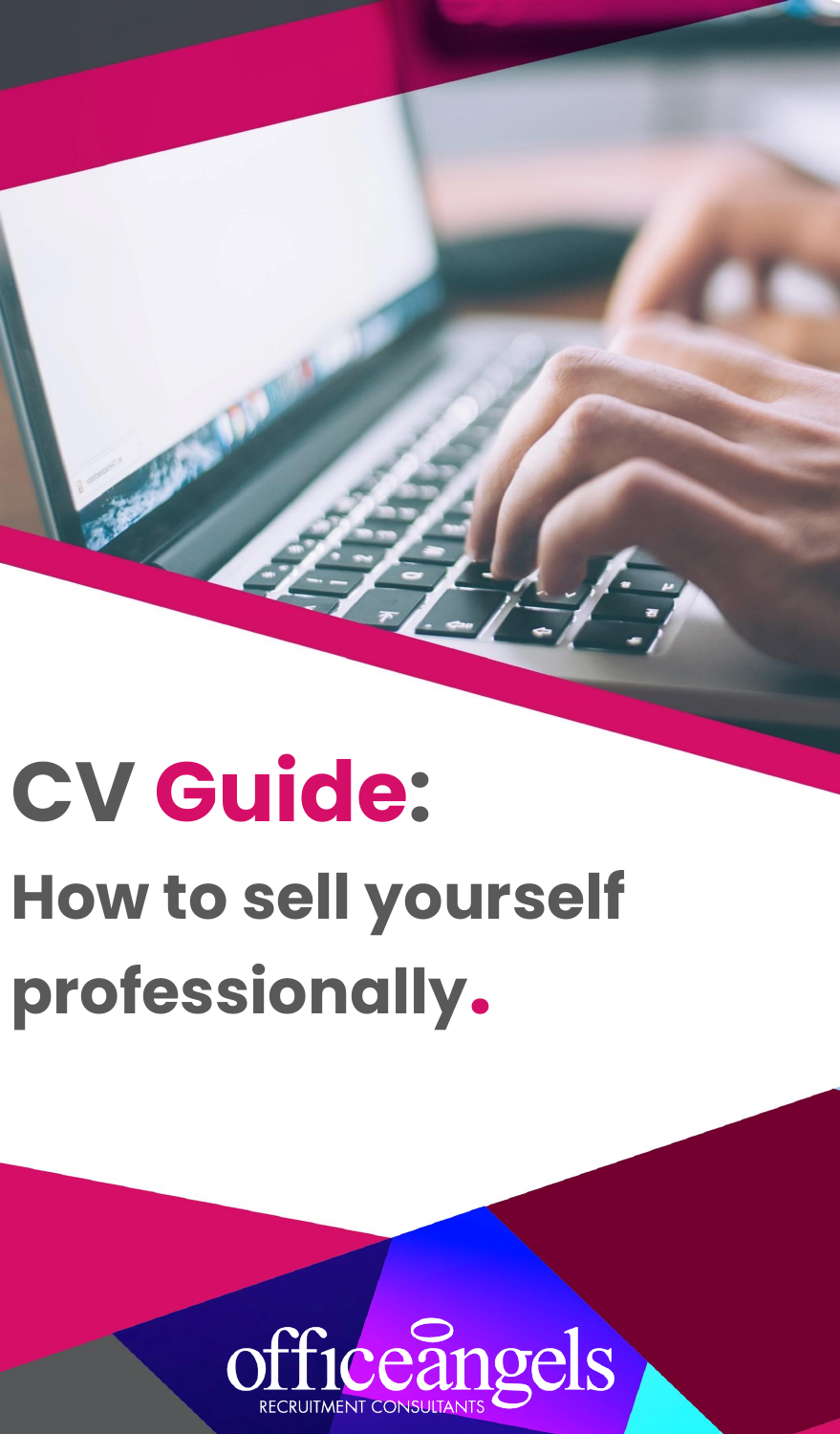

Watch on **D** YouTube

### How do you make a great CV stand out from the rest?

### In this guide we look at:

- **1)** Tailoring your CV
- 2) CV layout
- Content 3)
- $\boldsymbol{4}$  ) Pre-empting questions
- 5) Proof reading



**Share** 

officeangels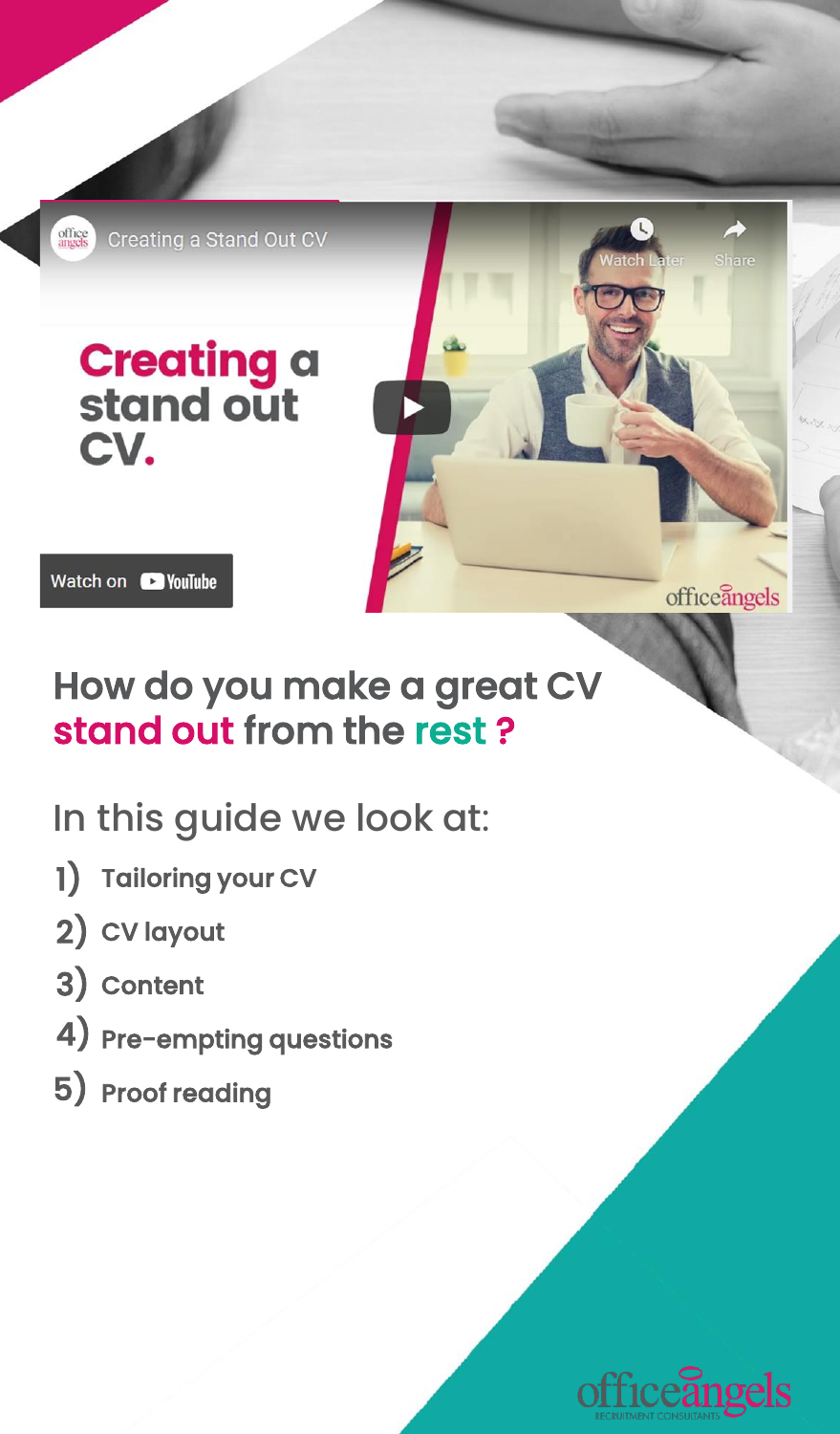# Tailor your CV

Avoid keeping your CV too general.

You may feel like a 'one-size-fits-all' approach saves you time, but if you haven't adapted it to the industry and job sector you're applying for, it's unlikely to persuade the recruiter or employer that you're committed to a career in that sector and that you're the best fit for the job.

The more your CV resonates with the person reading it, the more chance there is of it going into the 'Yes' pile.

Emphasise your industry-relevant qualifications and experience throughout your CV and give prominence to these at the top, so the recruiter immediately gets an idea of your suitability over that of other candidates.

Adapt it to the industry and job sector you're applying for " "

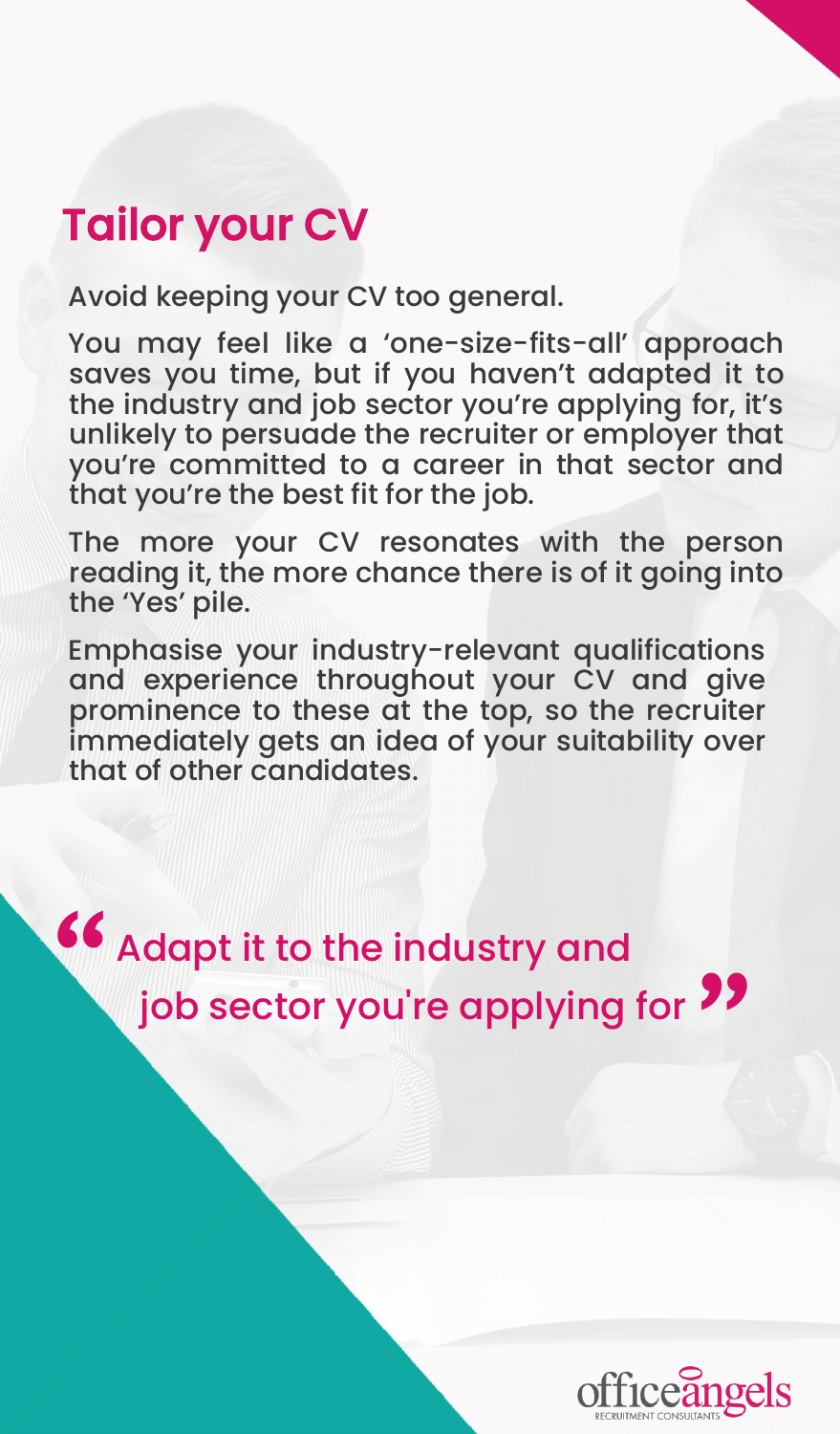# **Layout:**

Hiring managers and consultants normally take a maximum of seven seconds to scan a CV. So, it's vital that it's clear, legible, and uses industry-standard formatting:

Keep your CV clean and uncluttered, with wide margins and generous spacing between sections. **01**



Use the same font throughout; Calibri, Garamond, or Cambria all **02** Calibri, Garamond, or Cambria all<br>work well. Steer clear of anything too stylized, less is generally more here.

**03**

For a guide on font size, use 10-12 points for your body text, and a maximum of 16 for headings.

Avoid using capitals for entire words and embolden headings. **04**

Don't reduce font size to fit more in. Your CV should be clear and readable. If you need another page, use one. **05**



Number the pages if there are two 06 Number<br>or more.

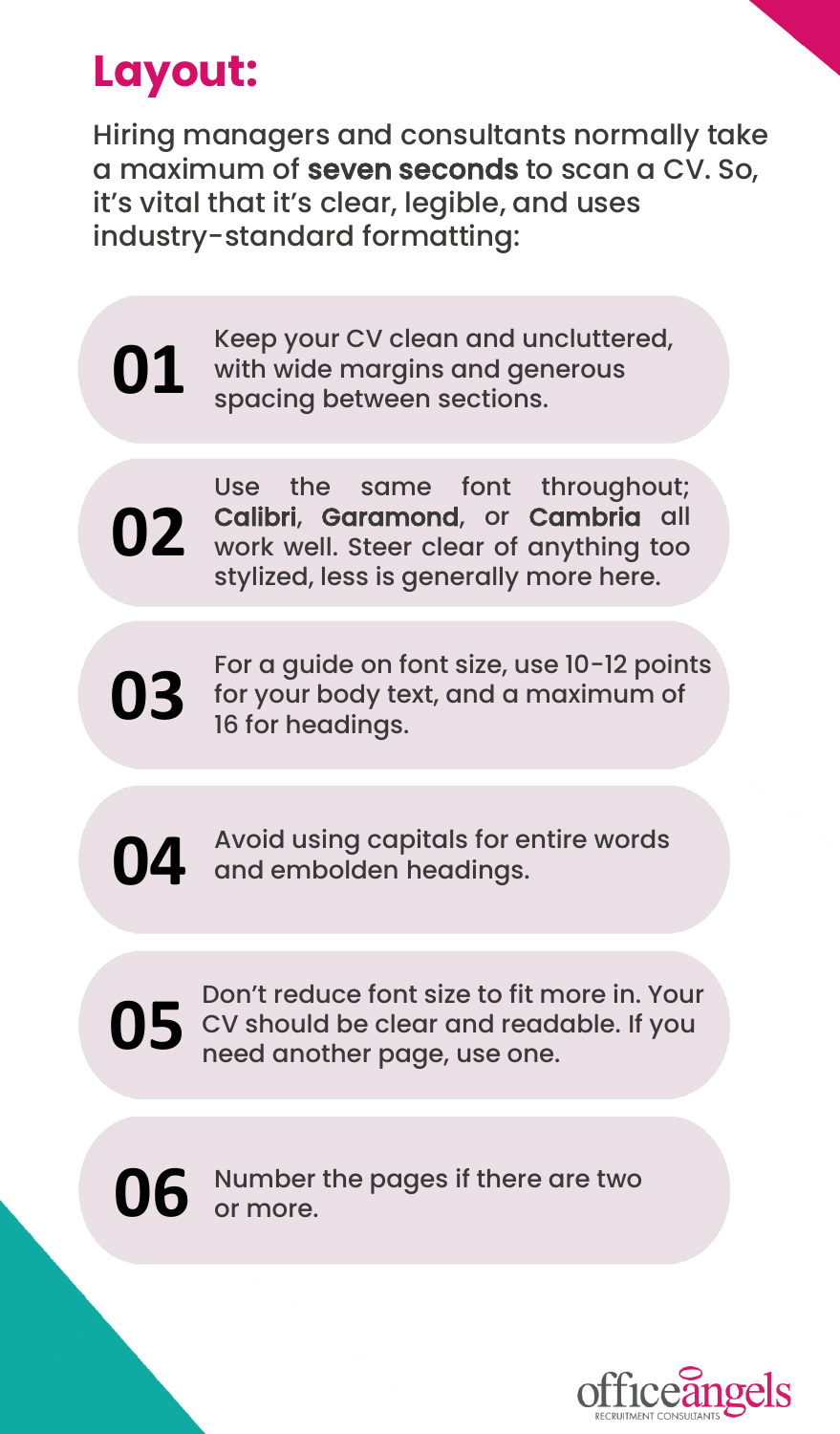# Content:

Make sure your CV includes the following information. Include your work experience above your education so it is the first thing potential employers will read.

#### Contact Details:

Include your full name, email, mobile number and home address.

#### Work Experience:

Your experience should be listed in reverse order with your most recent role at the top.

#### Education & Qualifications:

All of your previous education should be listed. Place the most recent qualification at the top. Only mention specific modules if they're 100% relevant to the job you're applying for.

#### Interests:

Always try to be specific, as opposed to mentioning more general activities. This is your chance to provide a more complete picture of who you are and what you can contribute.

#### References:

It's not necessary to mention references available on request or include the names of any references. Employers assume that these will be available in the future.

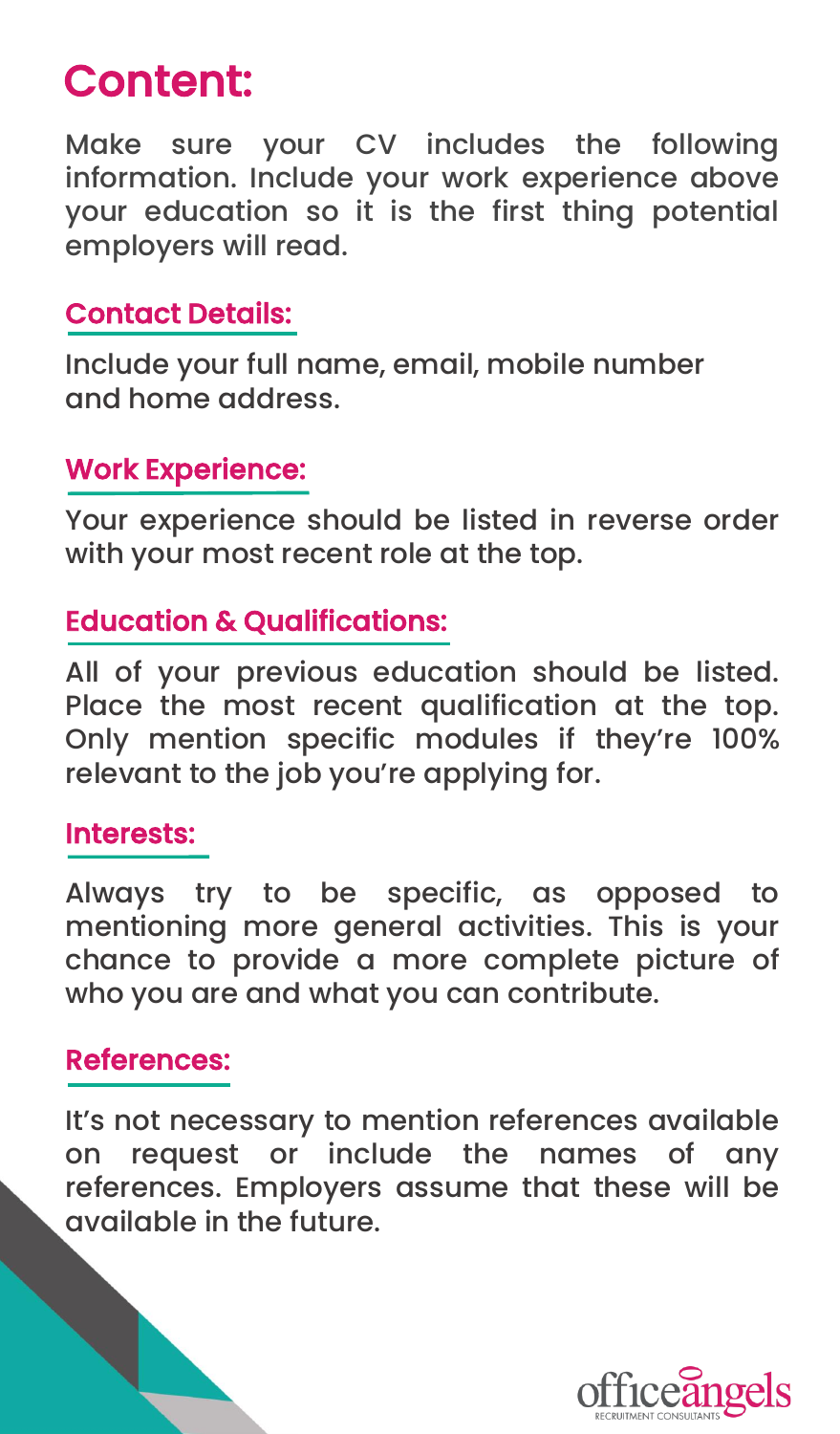# Use your CV to answer employers' questions - before the interview

Employers don't have time to read between the lines, so the more you do to show how great you are for the job, the more chance you'll have of getting it.

Potential employers will ask themselves the following questions about you:



It's important you answer those questions within your CV. You need to make sure you show where your skills match their needs, and that you are fully up to the job.